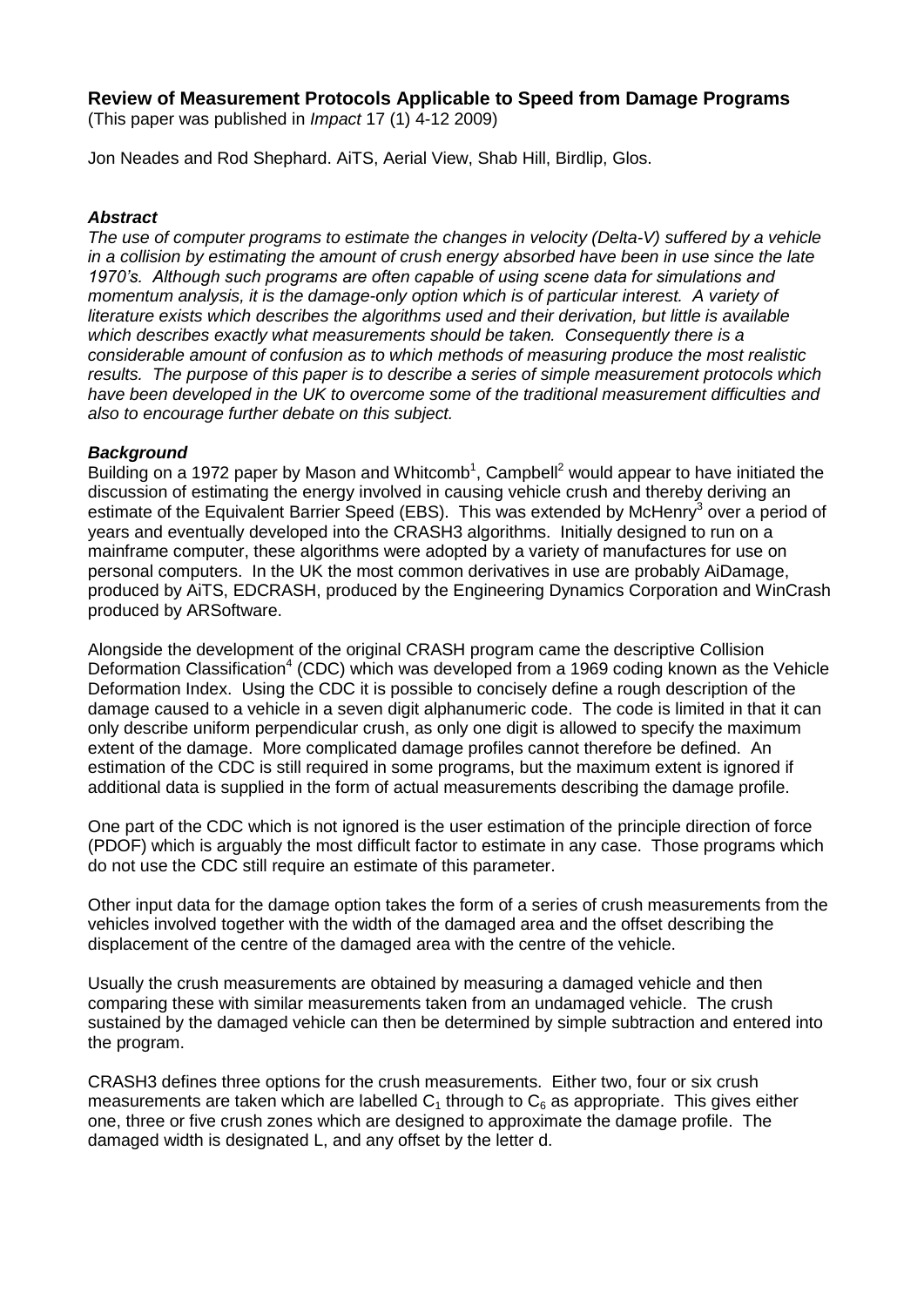For consistency this paper will use this terminology, although it should be noted that AiDamage uses different terminology and allows for an unlimited number of crush measurements and therefore an unlimited number of crush zones.

Figure 1 summarises the basic measurements required by CRASH3 derivative programs.



**Figure 1** Measurements required by CRASH3 programs

- $C_1 C_6$  Crush measurements
- L Width of damage
- d Offset

PDOF Principle direction of force

#### *Crash testing*

A useful point with which to continue the discussion is with the derivation of the crush coefficients. Basic crash testing consists of crashing a vehicle head-on at a known speed into a solid barrier and measuring the residual crush as shown in Figure 2.

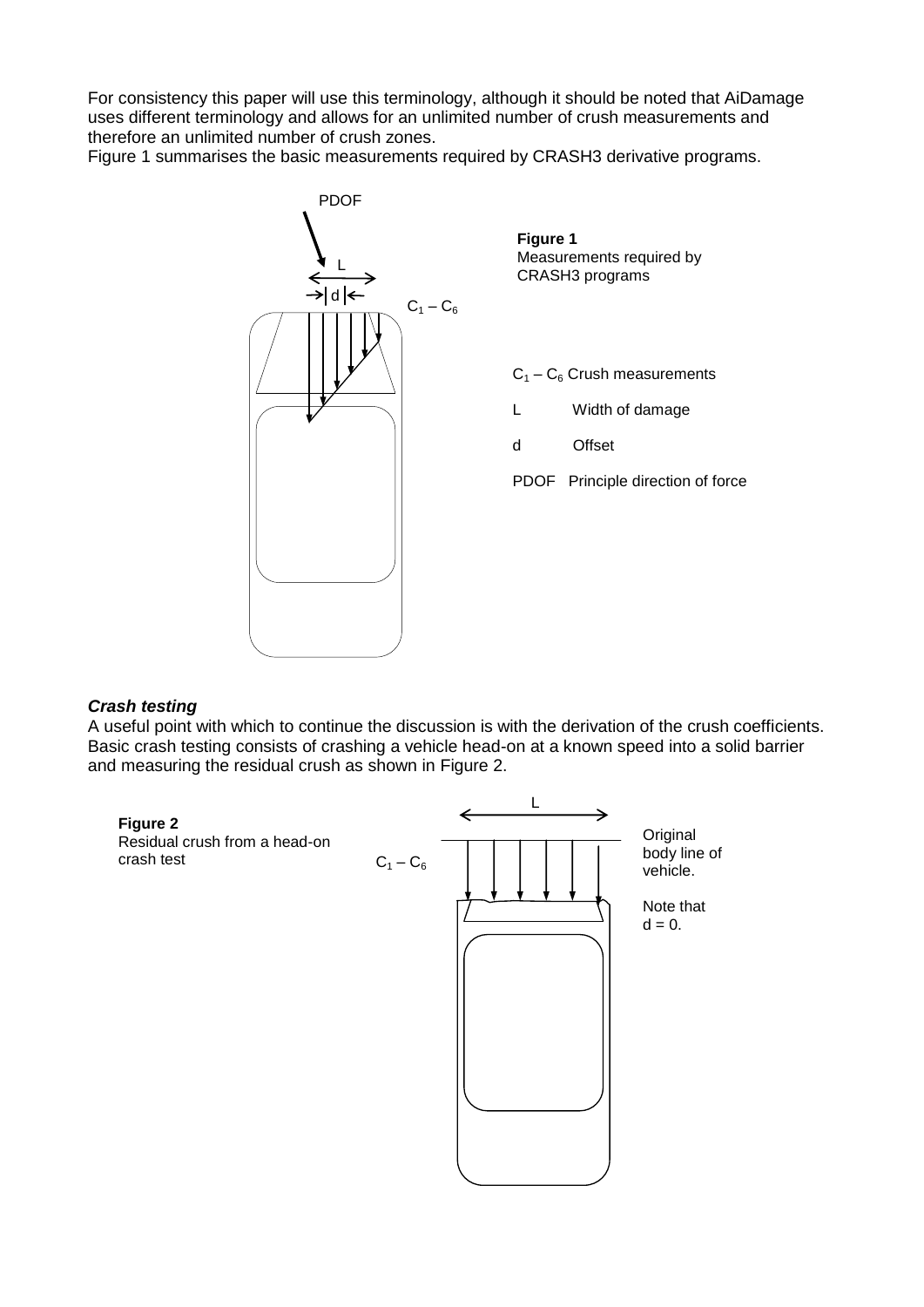A series of equally spaced measurements are taken together with the width of the front of the vehicle in its undamaged state.

From this information the damaged area can be determined and after some mathematical manipulation the coefficients can be calculated. Exactly how they are determined is not relevant to this discussion. The key feature is that two coefficients are derived which determine the slope and intercept on a graph which shows force against unit crush as shown in Figure 3 below.



Several assumptions are inherent in this process. First it assumes that the front of the vehicle is a straight line and that the vehicle is a rectangle. Neither of which is quite true. A real three dimensional vehicle ends up being represented by a two dimensional rectangle. Since real collisions frequently result in a non-uniform vertical crush, the level at which the measurements are taken is of great importance. Crush measurements generally should be taken at frame height around the vehicle. For front and rear impacts this will be at bumper height.

Where there is a distinct difference between the level of maximum intrusion and frame level (which often occurs in side impacts) measuring at sill level tends to generate an underestimate of the total energy absorbed. However if measured at the level of maximum intrusion the energy absorbed tends to be overestimated. A better estimate of the true value therefore probably lies somewhere between these two extremes. It is therefore suggested that for side impacts in particular, the height at which the crush measurements are obtained is the mid-point between sill level and maximum intrusion.

Such a process also 'averages' the effect of different structural members across the vehicle. In reality there are strong parts and weaker parts, but an average is very useful since it does away with the need to analyse every single component individually. This of course is one of the main reasons for using these programs in the first place.

Although one crash test does not really yield sufficient data upon which to derive coefficients, a statistical analysis of a large number of tests over a range of test speeds does produce reasonable information. This is essentially the process by which the crush coefficients are produced. Variations on this theme are used to incorporate the crush from angled or offset impacts as well.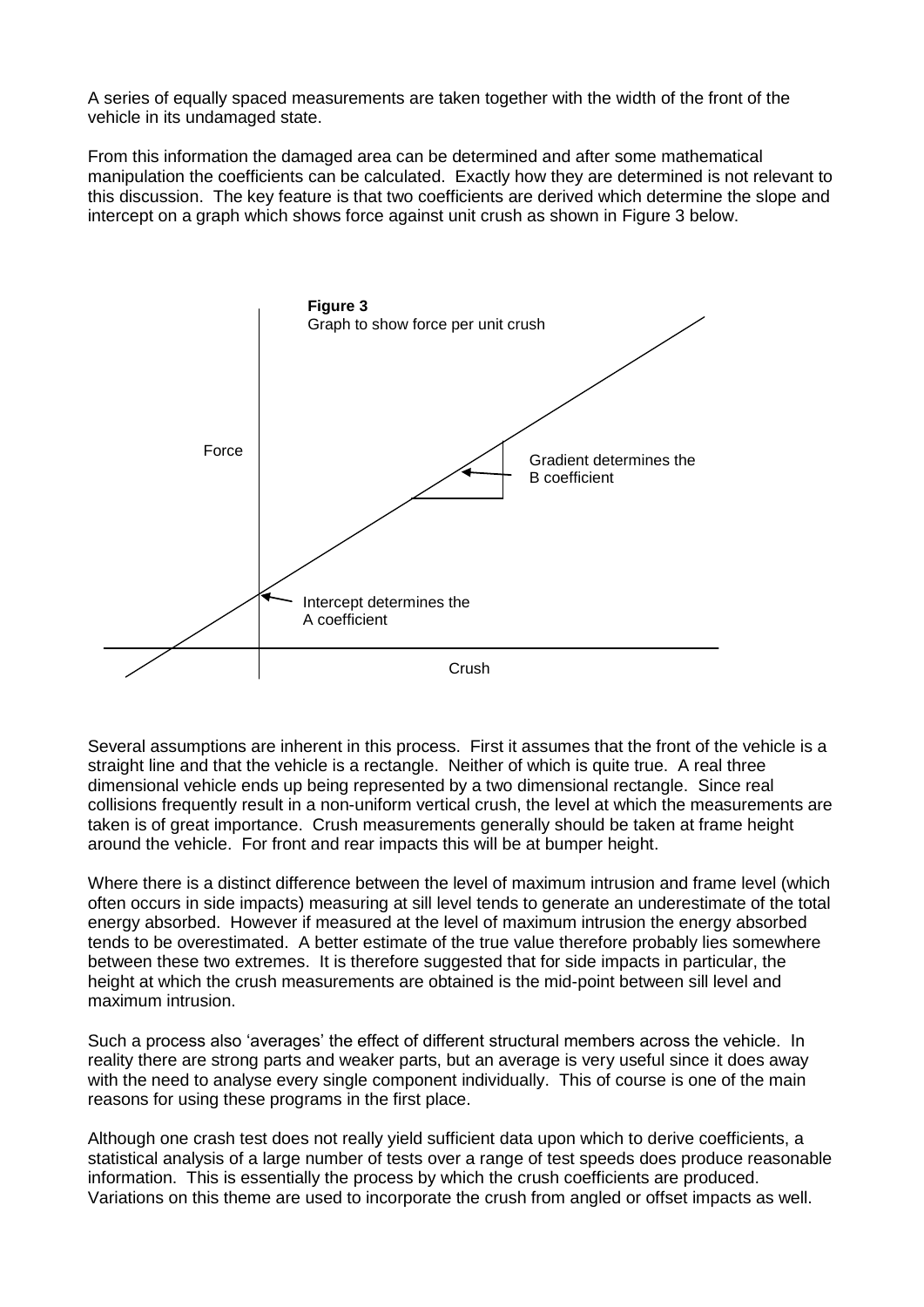The A and B coefficients are used in the CRASH3 programs to determine how much force was required, and also how much energy was absorbed causing a particular amount of deformation. From the crush energy absorbed the Delta-V for each of the vehicles can then be determined. This might seem overly complicated for collisions which result in uniform perpendicular crush. There are however a few more features of the CRASH3 algorithms which allow for variation in the PDOF, non-central impacts and situations where only a proportion of the vehicle width is damaged or where non-perpendicular crush is produced. In these situations, which it is suggested form the majority of practical scenarios, that problems may begin to arise in the measurement process.

#### *The 'L' problem*

A fairly extreme example is used to illustrate an important point. Figure 4 shows a vehicle which has sustained oblique crush. Note that the original front of the vehicle is shown in bold.



One problem for an investigator is to determine the width of the damaged area L. Traditionally the process as described in the CRASH Manuals seems to have been to split up the baseline into equally spaced segments and take the crush measurements. The baseline width L as shown in Figure 4 then forms the measurement L which could be entered into the program.

Note that this results in a smaller value for the damage width L than the true width of the vehicle. A smaller value for L reduces the area of damage which in turn results in an underestimate of the energy absorbed in crush and therefore an underestimate in the value of Delta-V.

This problem was recognised by Smith and Tumbas<sup>5</sup> as early as 1988. Their recommended solution was to measure the L parameter in the field as shown in Figure 4, so that an appropriate spacing could be determined but enter the width of the front of the vehicle into the program. Unfortunately it is fairly common to find that the field L measurement is actually entered as the width of the damage.

Although the Smith and Tumbas solution works well for regular damage profiles such as shown above, it does not work so well for those situations where only part of the vehicle width is damaged, or where the profile is irregular. This is because the crush depths measured in this way do not necessarily correlate when irregular damage profiles are encountered.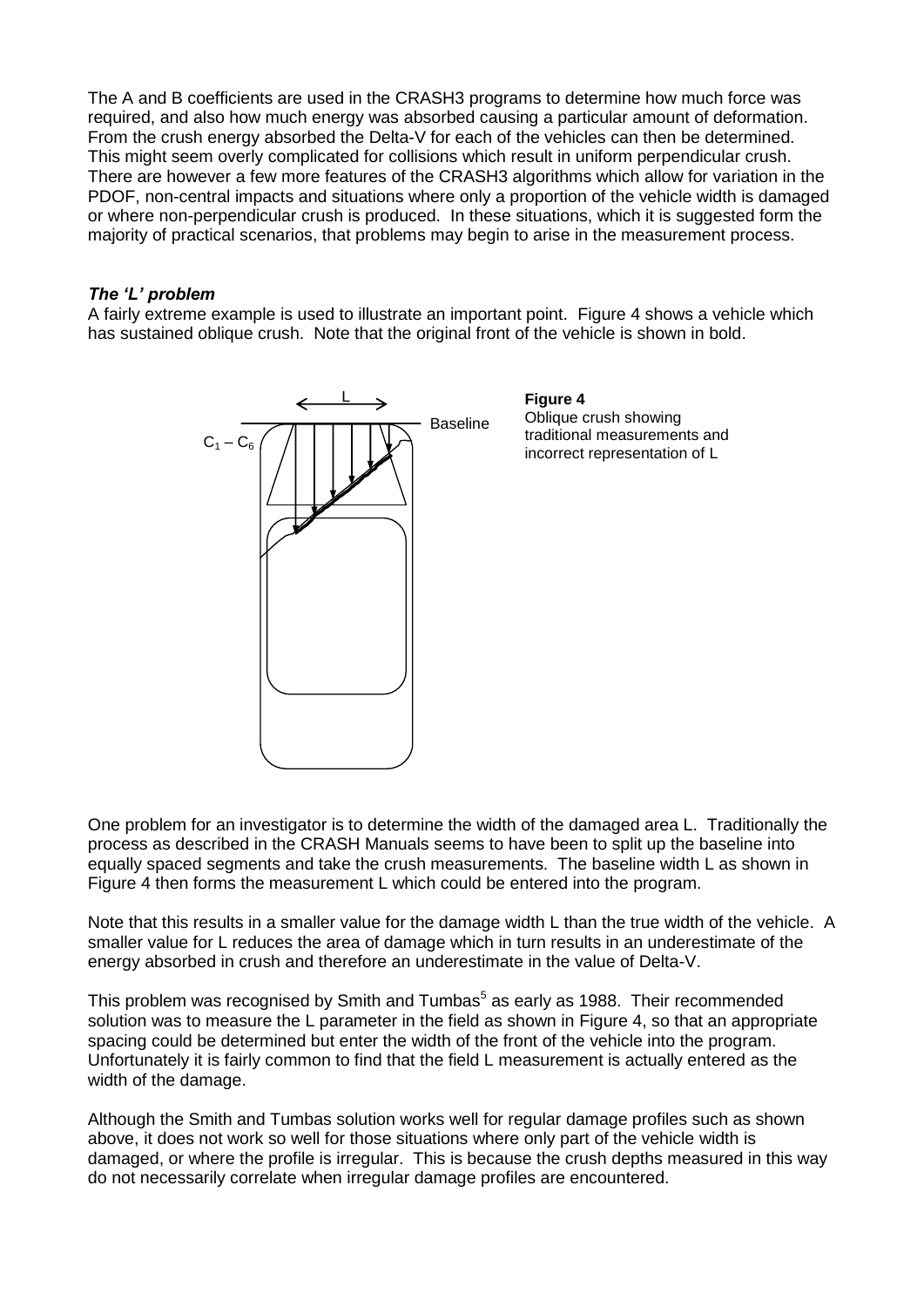A more appropriate solution is that developed by Jennings $<sup>6</sup>$  in 1990 for the police training courses</sup> presented at Devizes and subsequently adopted for the AiTS training courses. This method assumes that the damage profile retains a consistent length compared with an undamaged vehicle, although it will be twisted into a different shape. A similar assumption was made by Wood et al<sup>7</sup> in 1993 although their calculation of crush energy is somewhat different. In this method the damage width is determined by measuring directly along the face of the damage. The spacing between the crush zones can then be determined and crush measurements taken to the relevant points. The measured value of L is inserted into the program and removes the use of arbitrary adjustments as suggested by Smith and Tumbas.

A secondary beneficial effect is that corresponding points on damaged and undamaged vehicles are compared directly. The reasons why this is considered beneficial can be discovered if the basic representation of the damage profile is investigated.

## *Representation of damage profiles*

The best that the CRASH3 derivatives can achieve is to represent any damage profile as a 'bite' taken out of a bounding rectangle which represents the vehicle outline. The damage profile is further defined by equally spaced crush measurements as already discussed. Crucially however these equally spaced measurements are defined in relation to the *original* profile of the vehicle and the individual crush measurements represent the perpendicular displacement of those points from their *original* positions.

Once the vehicle has been deformed in a collision, there is no reason to expect the spacing to be regular with respect to a parallel baseline. Indeed this very often the case and by implication means that the points may have moved laterally as well as longitudinally.

Figure 5A shows the front vehicle which has suffered an impact with a narrow pole, the suggested method of measuring such damage and in Figure 5B, the expected damage profile. As is to be expected in such a collision note that the wings of the vehicle have been pulled around. As before, the original front of the vehicle is shown as a bold line.

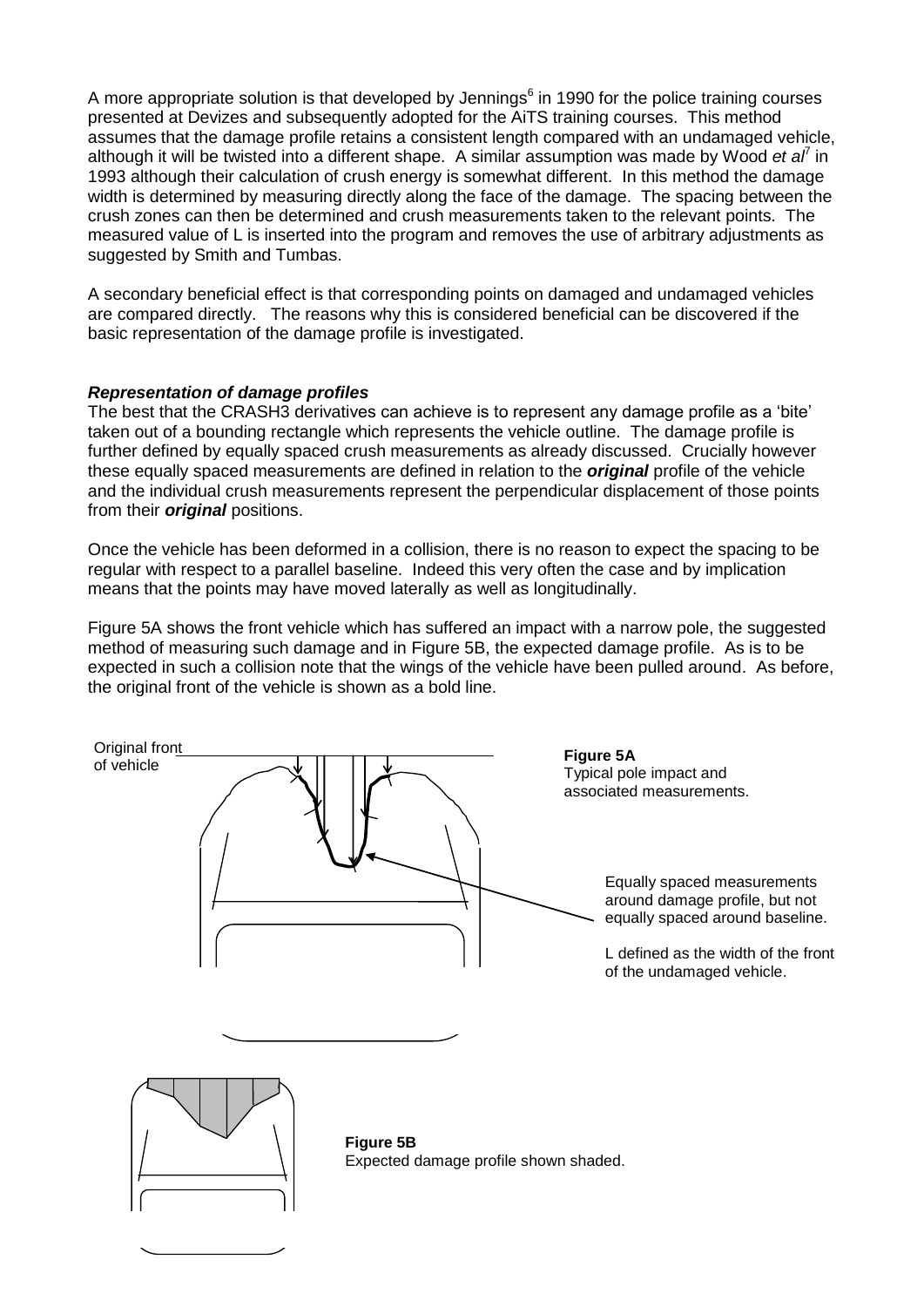It might be argued that this does not represent a very accurate picture of the damage which was caused to the vehicle. However it coincides exactly with the definition stated above for a damage profile and allows the program to produce a more representative estimate of the crush energy and therefore a more realistic Delta-V.

It should be noted that a side effect of using rectangles to model vehicles leads to few anomalies with graphical representation in general. For example, since the front of a vehicle is often slightly narrower than the centre this results in 'shoulders' of apparently undamaged areas surrounding a central damage profile even where the entire vehicle front is damaged. The results produced are unaffected, but the graphics can look a little odd at first sight. An illustration of this effect is shown in Figure 6.



**Figure 6** The effect of using rectangular vehicle models.

Shoulders of apparently undamaged vehicle surround a central damaged area.

## *Direct and induced damage*

There is a potential problem concerning how much damage should be included in the damage profile. To explain this aspect it is helpful to define the two terms used, direct and induced damage. Figure 7 illustrates these features in respect of an offset head-on collision such as might be expected from a collision with a solid barrier.

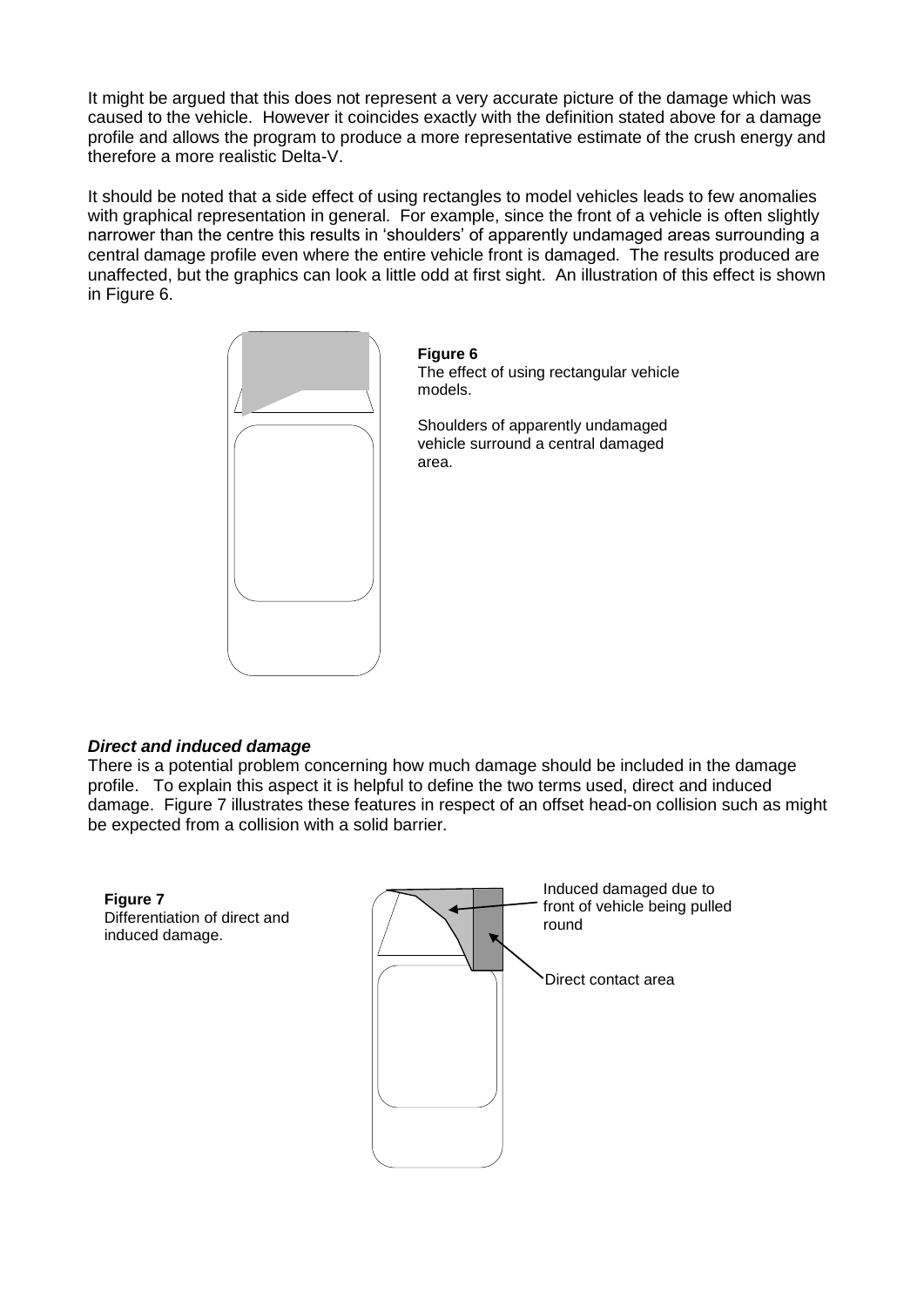The original CRASH manual stated that only direct contact damage should be included. However it is apparent that energy must be absorbed in causing the induced crush and later versions of the CRASH manual concluded that induced damage should also be incorporated into any damage profile.

It is recommended here that both direct and induced damage are measured, provided that the induced damage is contiguous with the direct damage. Other areas of damage, remote from the main contact area, tend to be of a minor nature and can therefore be ignored.

## *The 'd' problem*

All of the examples used so far have assumed damage across the entire front of the vehicle, and that the damage remains within the original bounding rectangle. Collisions do not always extend over the whole of the vehicle width, particularly those involving side impacts. Some collisions result in damage which not only crushes the vehicle but also distorts the original to such an extent that it moves outside the bounding rectangle.

The reason that the offset measurement is important is that this, together with the PDOF, determines the moment arm of the force. In turn this affects the calculated Delta-V for the vehicle because a force acting at a distance from the centre of mass tends to produce rotation as well as translation. In basic terms, assuming the same force is acting, a larger moment arm produces a lower Delta-V at the centre of mass but a higher rate of rotation.

The EDCRASH Training Manual<sup>8</sup> follows the CRASH3 notation and states that the offset measurement 'd' is the difference between the centre of the damaged area and the centre of mass of the vehicle. This seems a reasonable definition although it does presuppose that the location of the centre of mass is readily identifiable.

Ai Damage redefines this to become the distance between the centre of the damaged area and the centre line of the vehicle which should be somewhat easier to determine in the field. The program then uses the vehicle data to determine the true offset about the centre of mass. Using a side impact example, the standard CRASH3 and AiDamage definitions of 'd' are described in Figure 8.



**Figure 8** Definition of 'd' measurement

Using this simple definition any damage which extends across the entire vehicle, whether front, side or rear will have an offset measurement of zero. For partial damage the offset measurement can be determined as above. Note that the offset measurement, as with the other measurements, is defined in respect of the position of the centre of damage profile in relation to the centre of the undamaged vehicle. This necessitates a little care on the part of the investigator, but is relatively straightforward to achieve in practice.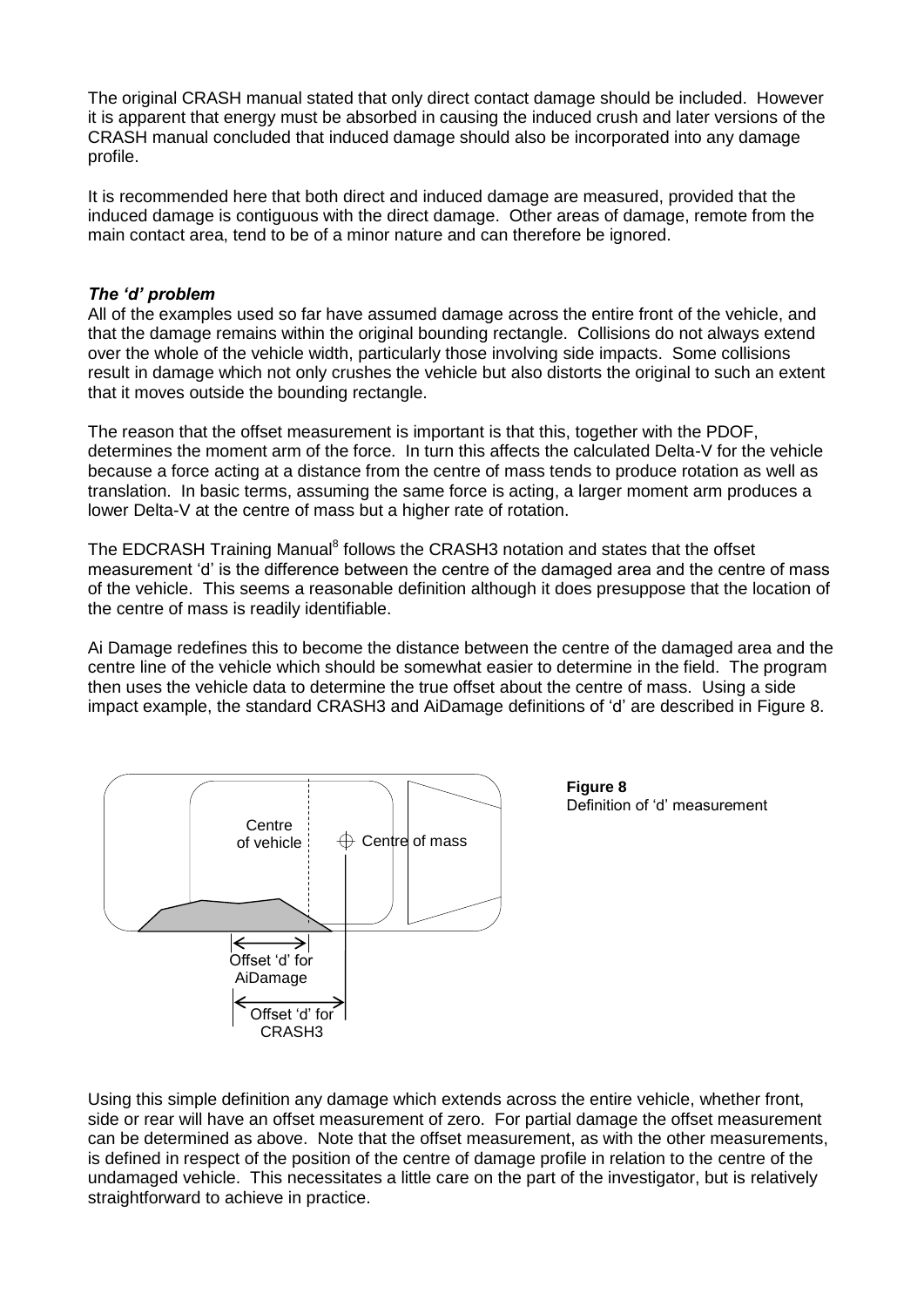Smith and Tumbas<sup>5</sup> proposed an method for determining the offset measurement which cannot be so easily determined in the field. It includes only using the direct damage to determine the offset, since that is the portion through which the impulse acts.

It also requires the operator to perform trial program runs to determine the position of the damage centroid (centre of mass of damaged area) so that adjustments can be made to move the damage centroid onto the line of action defined as the centre of the direct damage.

This is illustrated in Figure 9.



It should be noted that AiDamage allows the user to define the point of action of the impulse manually if required so that the use of 'd' to adjust the point of action should not be necessary.

Smith and Tumbas also suggest including an offset measurement when the vehicle is so severely distorted that the damage lies outside the original bounding rectangle of the vehicle. In the absence of empirical data to support this suggestion however, it is suggested that this particular adjustment is not applied.

#### *Side impact problems*

Side impacts can usefully be categorised into two groups, those which do not cause significant bowing and those which do. Bowing is defined as a vehicle which distorts during the impact so that the ends of the vehicle curl round towards each other. A similar effect is noticed in end-wise collisions where the wings fold inwards due to a pole impact. This effect is shown in Figure 10.

#### **Figure 10**

Bowing of a vehicle due to side impact. Original vehicle line shown in outline



Additional deformation due to bowing and not crush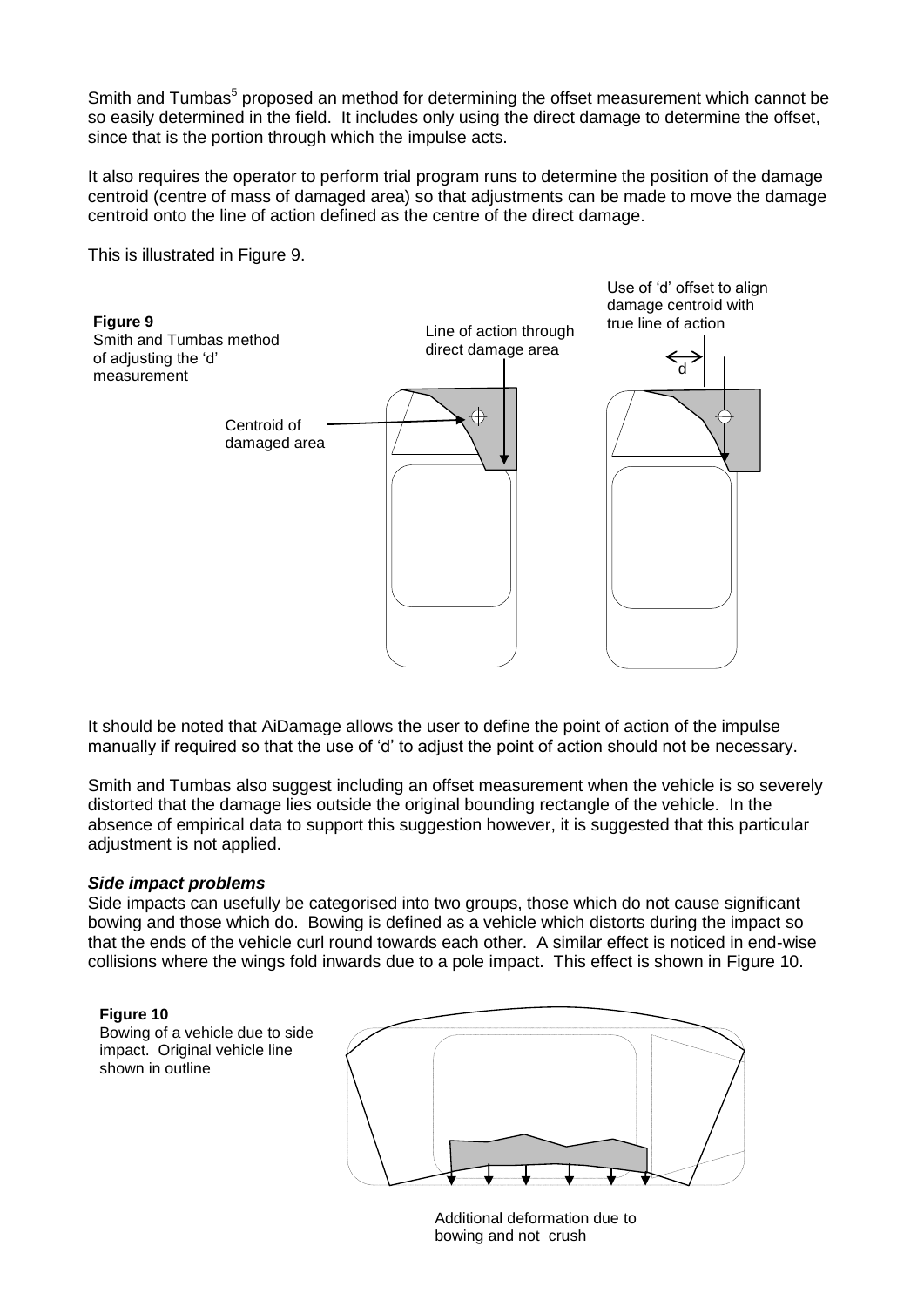Vehicles which are not bowed can be measured in much the same way as described previously. Damage length, 'L' is measured along the line of damage and the crush measurement taken to equally spaced points along the damaged profile.

A vehicle which is significantly bowed however would result in the investigator recording higher crush measurements, since the bowing contributes to the net depth as illustrated in Figure 10. It is possible to quantify the amount of bowing present by measuring the lateral displacement of the non-struck ends of the vehicles as described by Smith and Tumbas<sup>5</sup>, but this does not lead to a simple method for recording the true crush of the vehicle.

It could be argued that since the bowing of the vehicle is caused by a force acting through a distance, then any apparent additional crush ought properly to be included in the measuring process. However this *may* lead to an overestimate of the Delta-V for the vehicles involved. In the absence of empirical data to support this argument, it is suggested that any apparent crush due to bowing is removed.

Quite what constitutes significant bowing is of course open to debate. Smith and Tumbas<sup>5</sup> suggest that 4" (10 cm) is significant and more importantly note that in the field investigators in a trial only correctly identified bowing in 20% of cases.

Instead of trying to quantify the bowing and making an allowance, an alternative protocol is proposed here which negates the effect of any bowing and generates a better representation of the true crush sustained by the vehicle. In essence this method requires the construction of a reference box around both the damaged vehicle and its undamaged counterpart.

Measurements are taken at the same equal spacing along either side of the vehicle together with the distance measured along the datum lines. It is important to start the measurements at a readily identifiable point on the vehicle so that measurements from an undamaged vehicle generate a oneto-one correspondence with the damaged widths.

The method suggested allows the calculation of the width of the vehicle at various points along the damage profile as shown by the dashed lines in Figure 11. For clarity only the calculation of the first damaged width (W) is shown. The same method when applied to all the points allows the true width of the vehicle to be determined at each point.



**Figure 11** Protocol for measuring bowed vehicles.

Note that the spacing between measurements is still measured along the line of the damage.

By Pythagoras, the width (W) can then be calculated from the equation,

$$
W = \sqrt{(B-D)^2 + (A-C-E)^2}
$$